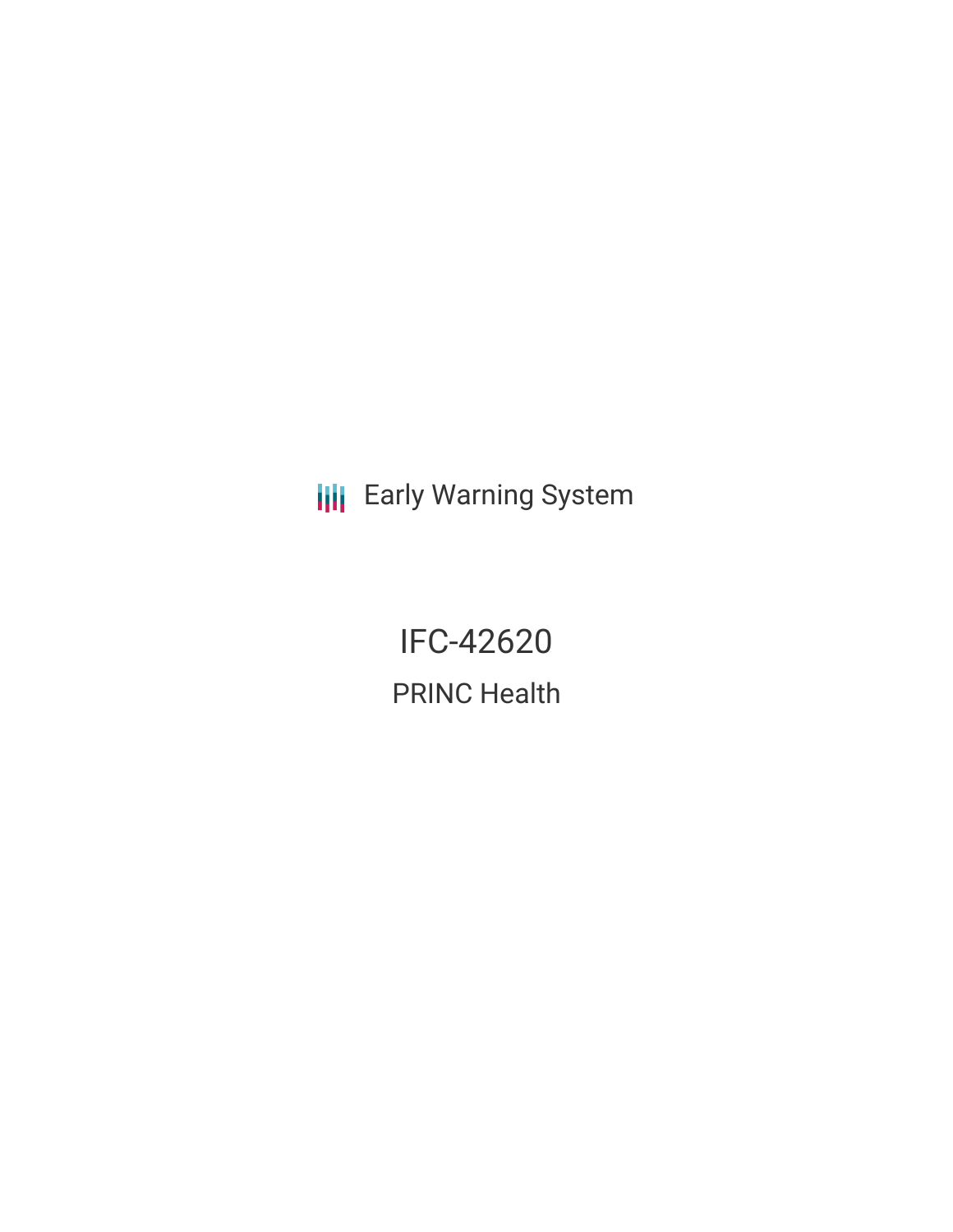# **Quick Facts**

朋

| <b>Countries</b>               | Thailand                                 |
|--------------------------------|------------------------------------------|
| <b>Financial Institutions</b>  | International Finance Corporation (IFC)  |
| <b>Status</b>                  | Approved                                 |
| <b>Bank Risk Rating</b>        | B                                        |
| <b>Voting Date</b>             | 2019-11-20                               |
| <b>Borrower</b>                | Principal Capital Public Company Limited |
| <b>Sectors</b>                 | <b>Education and Health</b>              |
| <b>Investment Type(s)</b>      | Equity                                   |
| <b>Investment Amount (USD)</b> | \$30.00 million                          |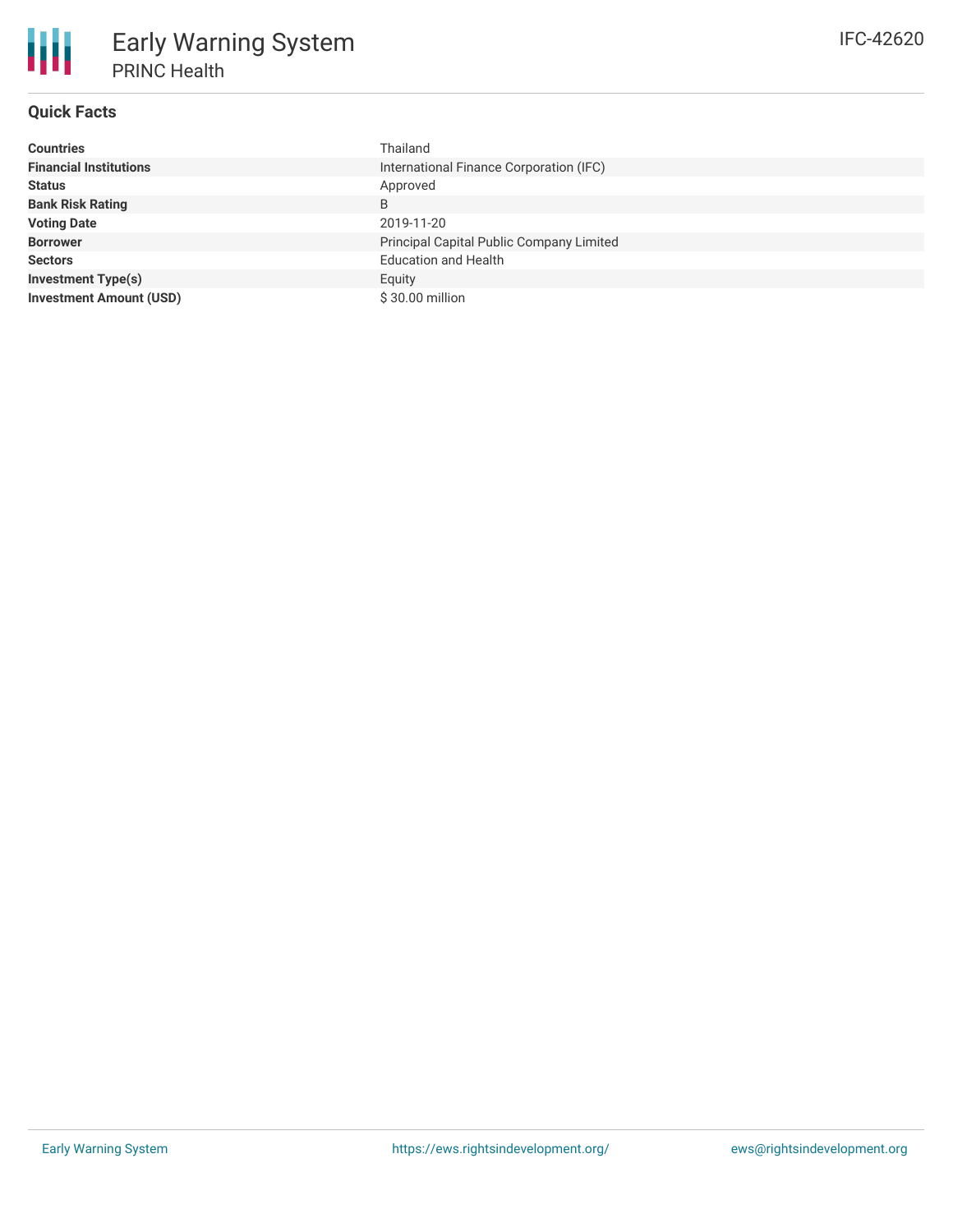# **Project Description**

According to the bank website, "The investment will support PRINC's growth plans of building a network of hospitals providing tertiary and secondary care to middle income patients across Thailand." "The Company currently has 8 hospitals in its portfolio (5 operational and 3 under construction/acquisition) and is planning expand the network to 15-20 hospitals with capacity of  $\sim$ 1800 beds concentrated in north central Thailand (the "Project") through a mix of greenfield development and strategic acquisition of existing private hospitals.

The hospitals in the portfolio are: PRINC Suvarnabhumi (formerly Piyamin), with a capacity of 200 beds, was built in 1995 and acquired in 2018, it is located in Bangkok; Pitsanuvej (150 beds), Sahavej, Paknampo1 and Paknampo 2 are located in the lower-north central region, became operational during 1982-1990, and were acquired between 2014 and2016, these hospitals have either 90 or 100 beds. The newly planned hospitals are middle-sized hospitals with 57 to 59 beds and include Sirivate Lamphun Hospital (to be acquired in 2019), Pitsanuvej Uttaradit (green field hospital operated in March 2019) and PRINC hospital Uthai Thani (brown field hospital planned in operation in 2019). All the hospitals provide multi-disciplinary secondary health care services and only PRINC Suvarnabhumi and Pitsanuvej provide tertiary services. Together, PRINC hospitals have a capacity of 816 patient beds. All of the hospitals in operation are in owned buildings and the new hospitals will also be in owned buildings as Company's policy."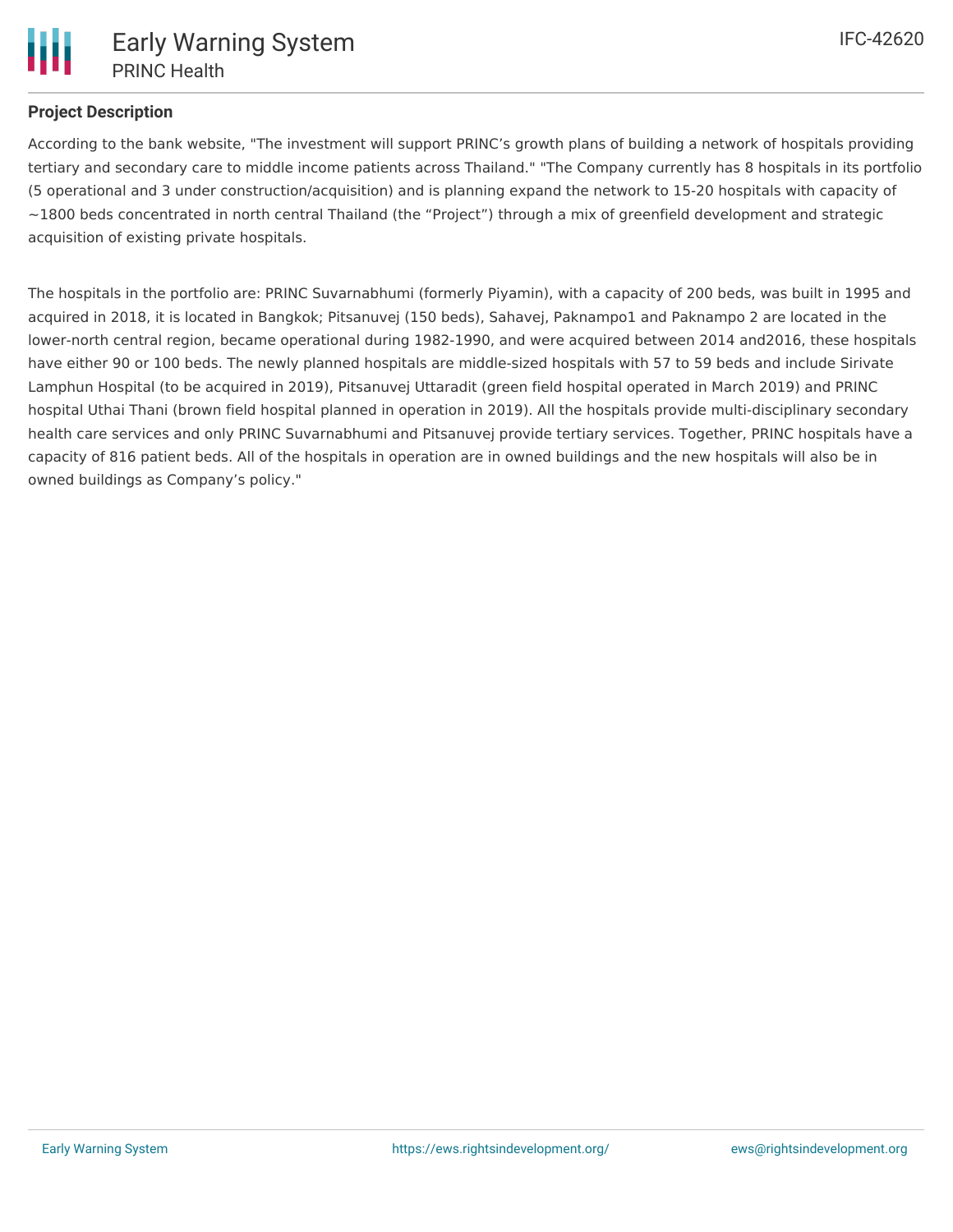### **Investment Description**

• International Finance Corporation (IFC)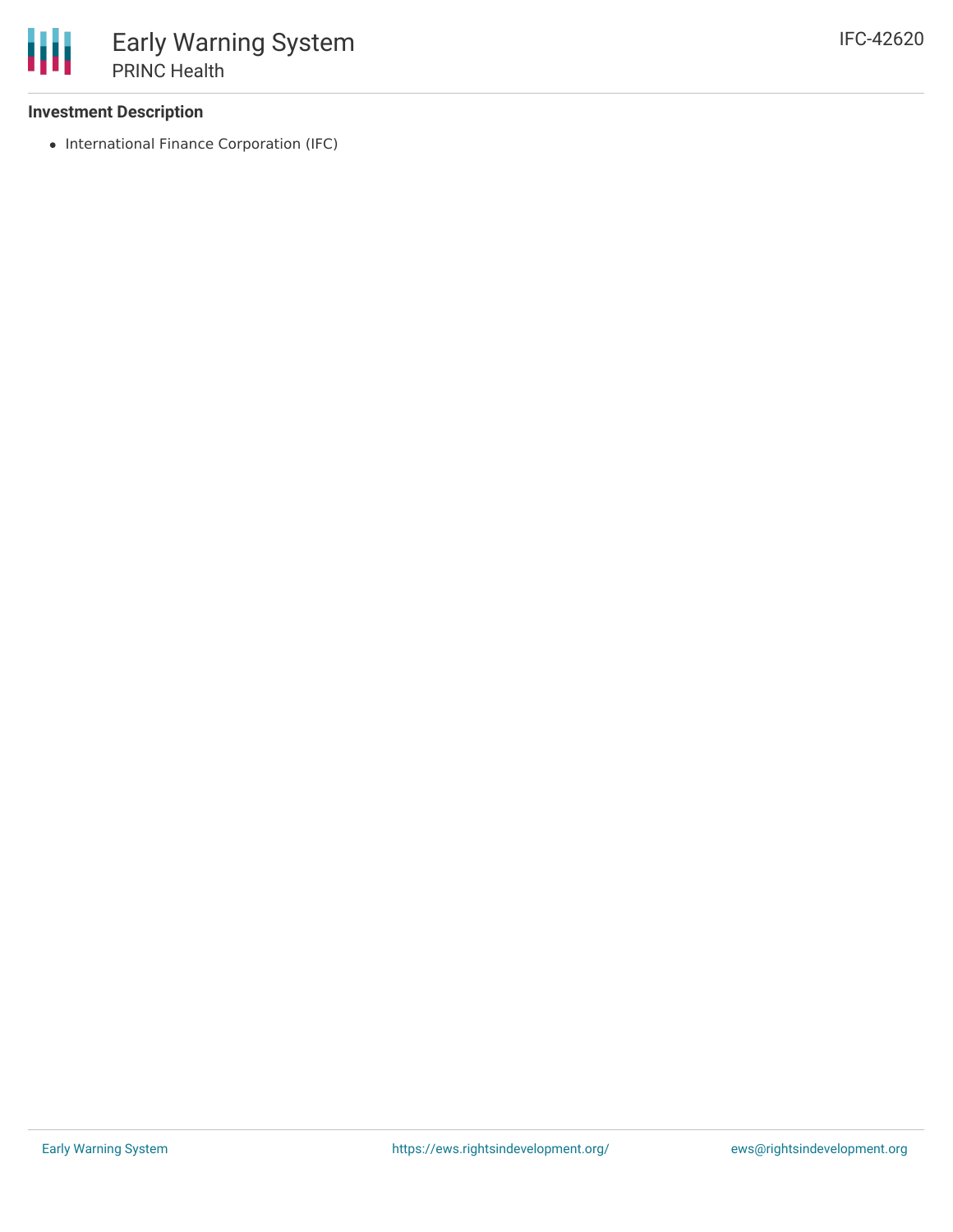

# **Private Actors Description**

According to IFC, "PRINC is a hospital owner and operator in Thailand with a current network of 640 operational beds across 7 hospitals. The Company also runs a commercial real estate business and has a portfolio of office buildings and land mainly in Bangkok. PRINC is a publicly listed company on the Stock Exchange of Thailand (SET) with 86.35% of shares being held by the Viddayakorn family (the Sponsors) with the balance 13.65% being held by public and institutional investors."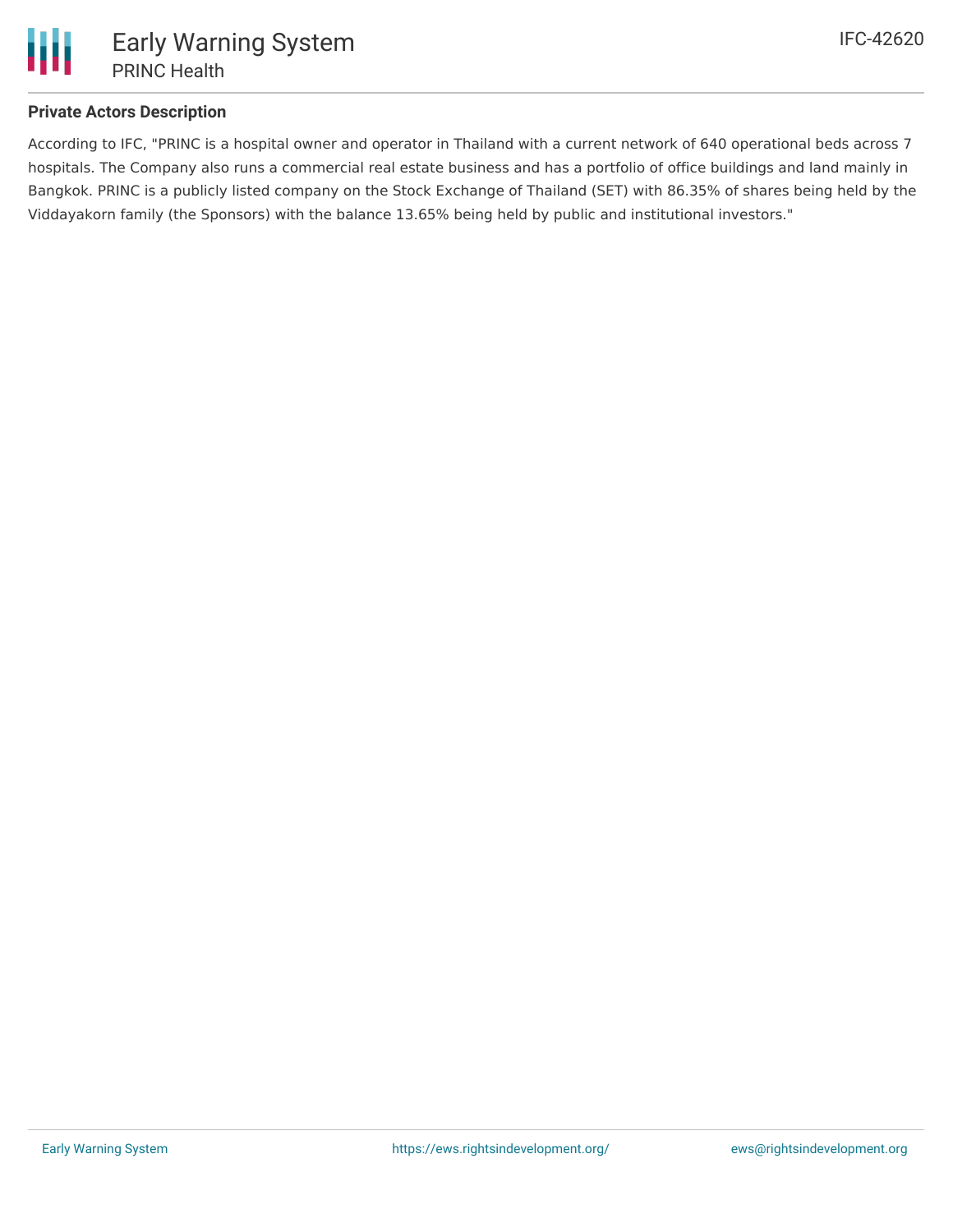

| <b>Private Actor 1</b>   | <b>Private Actor</b><br>Role | <b>Private Actor</b><br>l Sector | <b>Relation</b> | <b>Private Actor 2</b>                          | <b>Private Actor</b><br>2 Role | <b>Private Actor</b><br>2 Sector |
|--------------------------|------------------------------|----------------------------------|-----------------|-------------------------------------------------|--------------------------------|----------------------------------|
| $\overline{\phantom{0}}$ |                              | $\overline{\phantom{a}}$         | $-$             | <b>Principal Capital Public Company Limited</b> | Client                         | $-$                              |